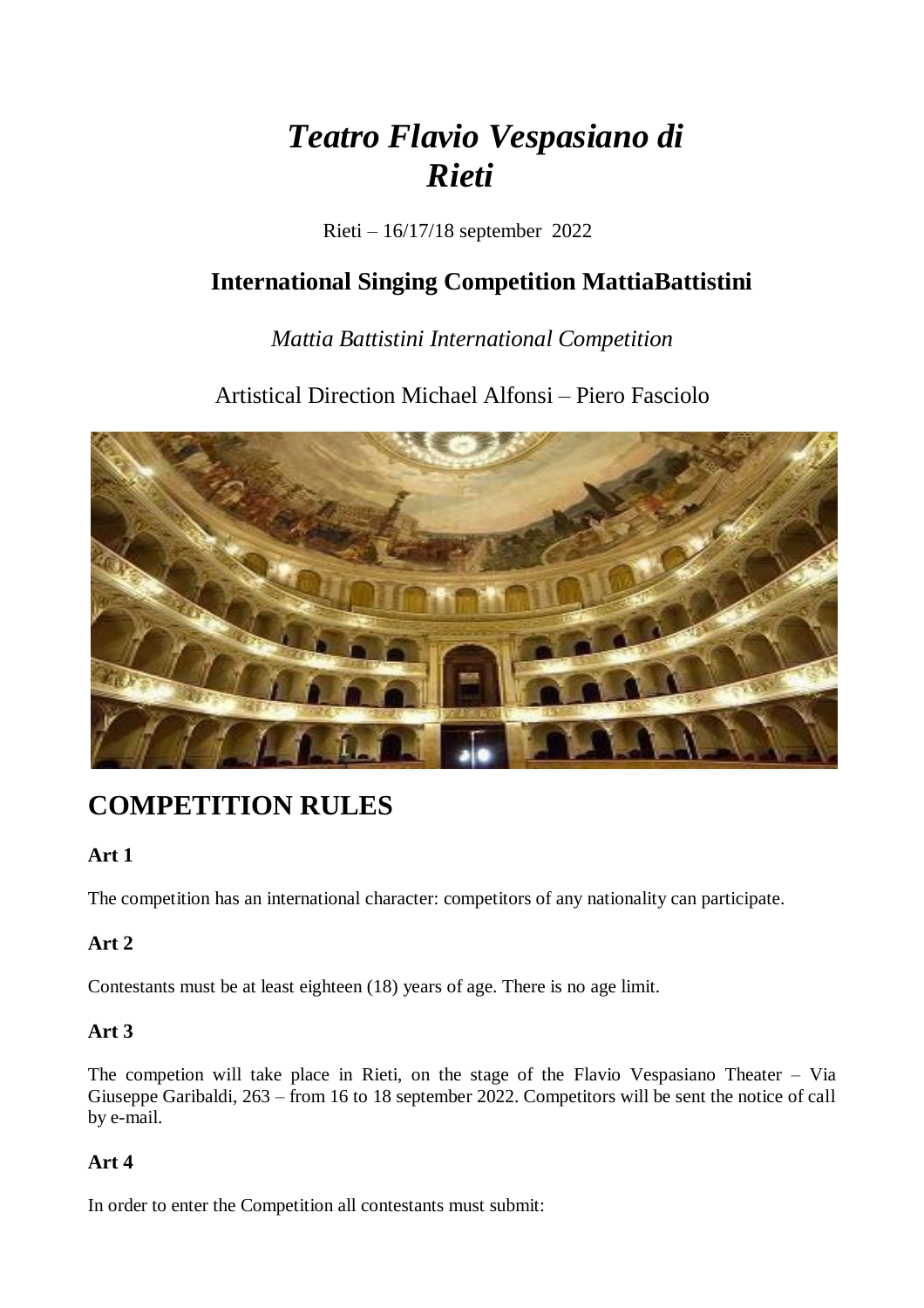- a) completed entry form;
- b) curriculum vitae (CV);
- c) copy of an identity document (for both EU and non-EU citizens, a copy of a valid passport);
- d) copy of fiscal code (if you have one);
- e) for non-EU citizens, copy of residence permit (if you have one);
- f) bank transfer receipt of the registration fee of  $\epsilon$  80 (transaction fees excluded) to, made by bank transfer to:

# *Associazione Eventincanto IBAN: IT 31 Z087 8739 2600 0000 0151 200 Causale: Quota Iscrizione Concorso Mattia Battistini "nome e cognome" partecipante*

#### **Art 5**

The application form, accompanied by the documents referred to in the previous Art. 4, must be received **no later than 14 September 2022** and must be sent by email to:

*[info@concorsoliricomattiabattistini.com](mailto:info@mattiabattistini.com)*

*For any information you can write to the same e-mail [info@concorsoliricomattiabattistini.com](mailto:info@concorsoliricomattiabattistini.com)*

The Competition Management will not consider applications without the complete documentation referred to in Art. 4, nor of those received after the aforementioned term.

#### **Art 6**

The contestants will have to choose and submit five (5) arias in the original language and tone, complete in all their parts, of which at least one chosen from the obligatory pieces attached below.

#### **Art 7**

The competition will consist of the following tests:

- **PRELIMINARY ROUND** Participants will have to present two Arias of which the first chosen by the candidate and the other chosen by the Commission from the remaining ones listed in the registration form. The Commission reserves the right, at any time, to interrupt the competitor or decide to listen to only one Aria among those presented.
- **SEMIFINALE** Competitors who in the Eliminatory Round have obtained a judgment of suitability, will be admitted to the Semifinal Round and must present two Arias chosen by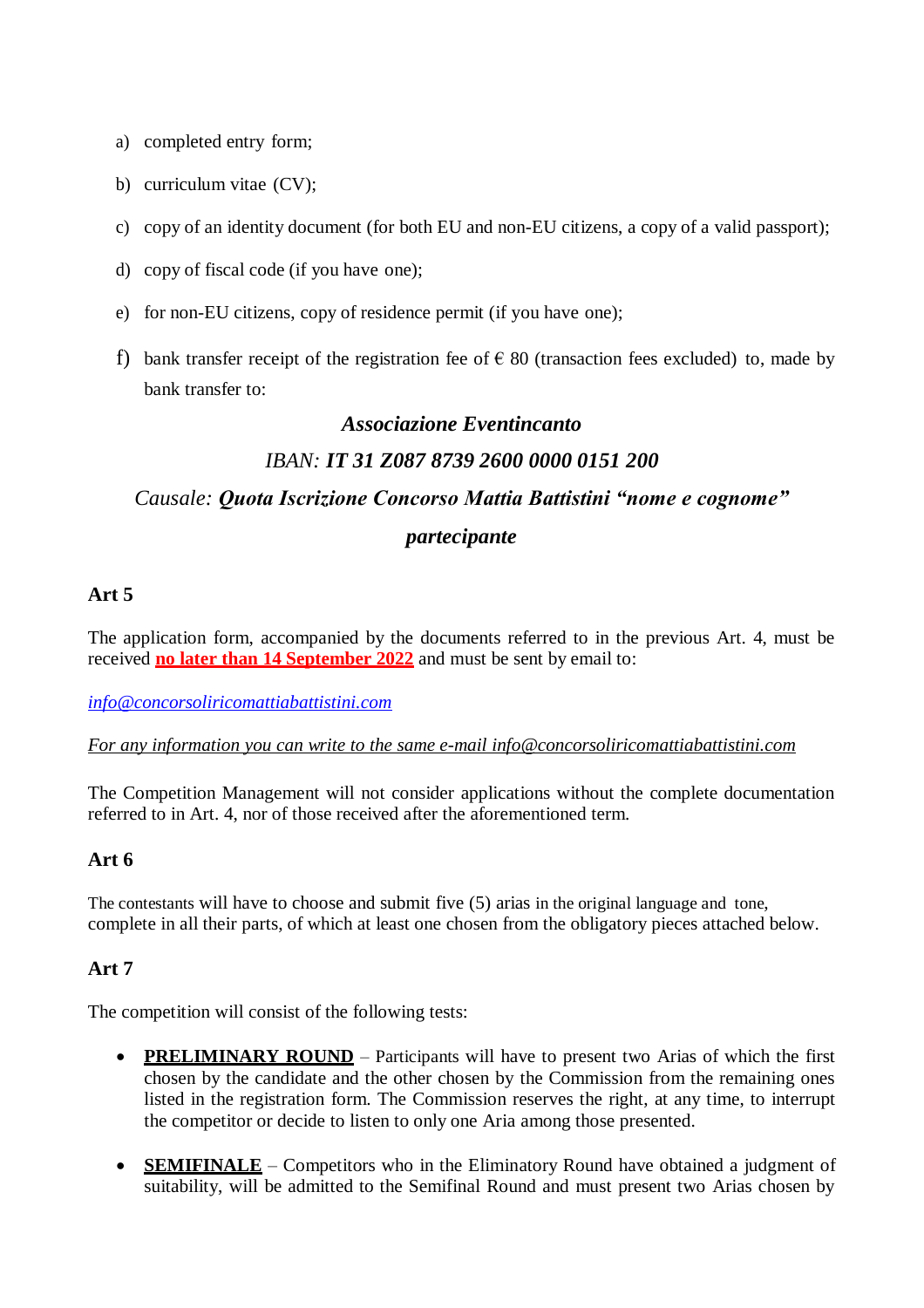the Commission from the remaining ones and not performed in the eliminatory round. The Commission, in its opinion, may request the performance of only one Aria. The judgments of suitability in the Eliminatory and Semifinal Rounds will be decided by a majority of the Selection Committee.

• FINALE CON ORCHESTRA – In the Final Round, competitors will have to perform one or two Arias chosen by the Jury from those listed in the registration form: the Arias to be performed in this test will be the obligatory Arias listed in the list at the foot of the page.

### **SEMIFINALISTI DI DIRITTO**

International Singing Competition Mattia Battistini recognizes to all the Finalists and Winners of other international competitions the opportunity to go directly to the semifinal round. Competitors wishing to make use of this right must specify it in the application form, attaching the documentation that proves the result as a Finalist or Winner in other past competitions. In particular, the Mattia Battistini Competition is twinned with the Giuseppe Taddei of Genoa and Fausto Ricci of Viterbo competitions through a memorandum of understanding: the finalists and winners of the Mattia Battistini will have direct access to the semifinal tests of the aforementioned competitions, as well as all the finalists and winners of the Giuseppe Taddei and Fausto Ricci Competition will be entitled to access the semifinal rounds of Mattia Battistini, subject to notice by e-mail of the competitors themselves.

#### **Art 8**

The winners of the competition and the finalists who have distinguished themselves in the tests will have to attend the final concert to be held at the Flavio Vespasiano Theater, on stage, on the evening of 18 September 2022, under penalty of forfeiture of the prizes.

#### **Art 9**

The Commission adopts its decisions in secret session, by majority of the votes cast. In the event of a tie, the vote of the President prevails.

#### **Art 10**

The names of the competitors admitted to the various tests and the calendar of the same will be announced from time to time, once the work of the Commission has been completed, on the website [www.concorsoliricomattiabattistini.com](http://www.concorsoliricomattiabattistini.com/) .

#### **Art 11**

In all the tests, the competitors will be accompanied on the piano by a collaborator designated by the Direction of the Competition Mattia Battistini, whoever wishes, however, can be accompanied, at their own expense, by a trusted pianist.

#### **Art 12**

The preliminary and semifinal rounds will take place behind closed doors. The final test will be open to the public and the competitors will perform with orchestra. The orchestra will rehearse with the finalists on the day of the public concert, the times will be indicated later.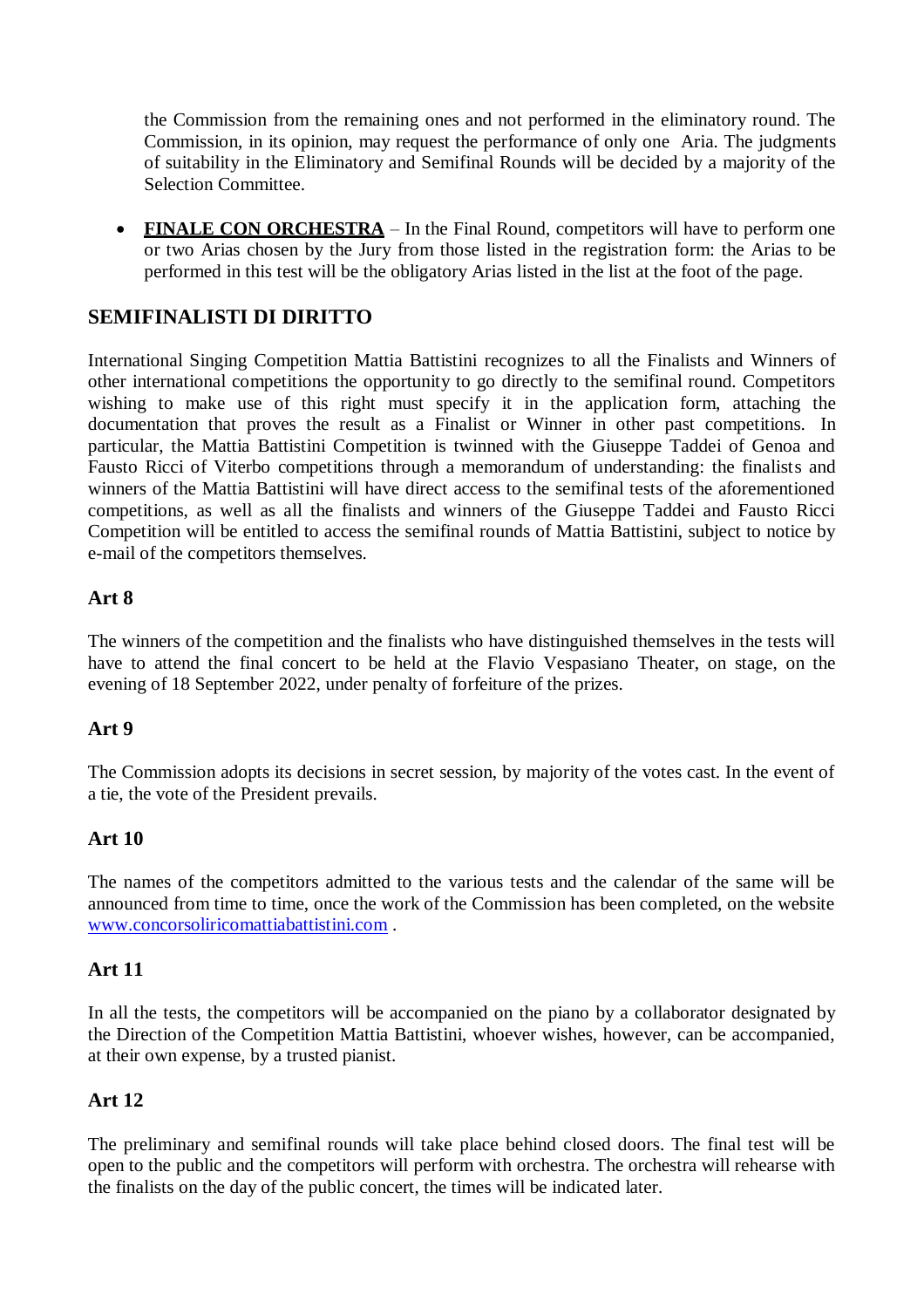## **Art 13**

The Competition Regulations have legal value in the Italian text.

### **Art 14**

In the event of a dispute, the Court of Rome is competent.

### **Art 15**

#### **AWARDS**

- **Tosca** all roles (opera performed in concert form in Rieti)
- **Madama Butterfly** all roles (opera performed in concert form)
- **Prize Europaincanto:** a debut role within the Europaincanto 2023 season, in an important Italian or European theater
- **Prize del Young Program Astana Opera Theatre**
- **Artistic contract with Leonardo International Artist Management**
- **Engagements Labro International Festival 2023**
- **Special Prize "Franca Valeri e Maurizio Rinaldi"**, to the youngest artist
- **Prize Over 40,** to the best artist over 40
- **Prize Nicola Fusati,** to the best tenor
- **Prize Mattia Battistini**, to the best al miglior Baritone
- **Prize Lina Cavalieri,** to the best female voice

**Any further cash prizes, scholarships and artistic collaborations with other associations and** institutions will be awarded, at the discretion of the Jury: these awards are aimed not only at the **actual winners but also at those who will be able to distinguish themselves among the three tests of the competition (for all prizes up for grabs there is an artistic remuneration).**

(Under penalty of forfeiture of the award, the winners are obliged to honor the artistic writings they have won. All prizes, even the debut ones, can be assigned, not assigned or withdrawn, to the finalists or even to the actual winners, at the sole discretion of the Technical Artistic Jury, if inconsistencies are found in the competitor's artistic tests).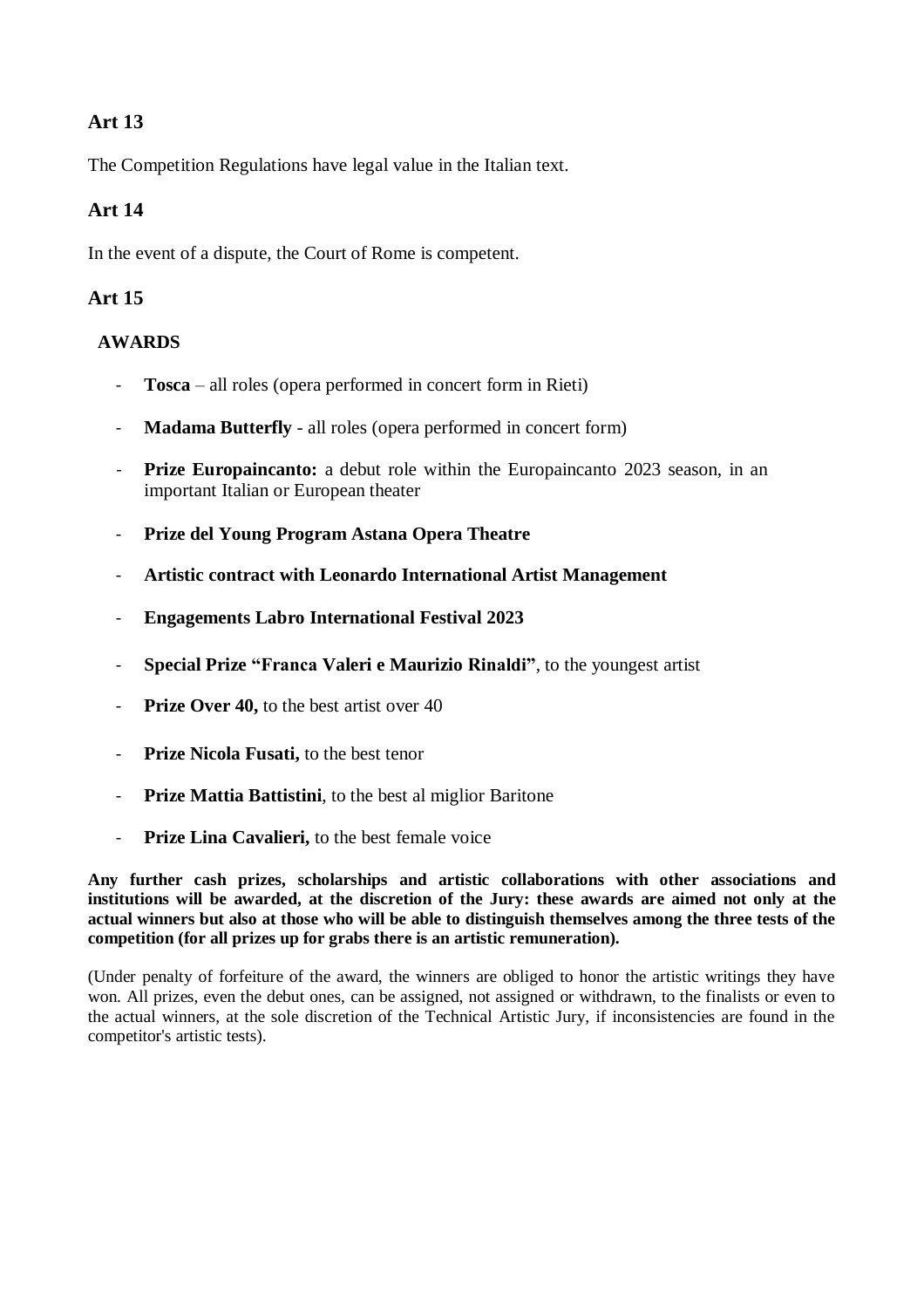# **Jury**

- **Ines Salazar** President of the Jury, Soprano
- **Stefania Bonfadelli** Vice President of the Soprano Jury and Director, Honorary President Mattia Battistini
- **Enrico Stinchelli** Technical Coordinator of the Jury, Music Critic, Director, Conductor and founder of the Rai program "La Barcaccia"
- **Franco Cerri –** Baritono, Artistic Director Portofino International Festival, Premio Taddei
- **Cristina Piperno - S**oprano
- **Anatoli Goussev –** Tenore, Vocal Director Young Program Astana Opera Theater
- **Fabrizio Bastianini** Conductor, Artistic Director of the Premio Ricci

The Final evening will be presented by **Paolo Di Lorenzo**, journalist and TV presenter TG 5 - Mediaset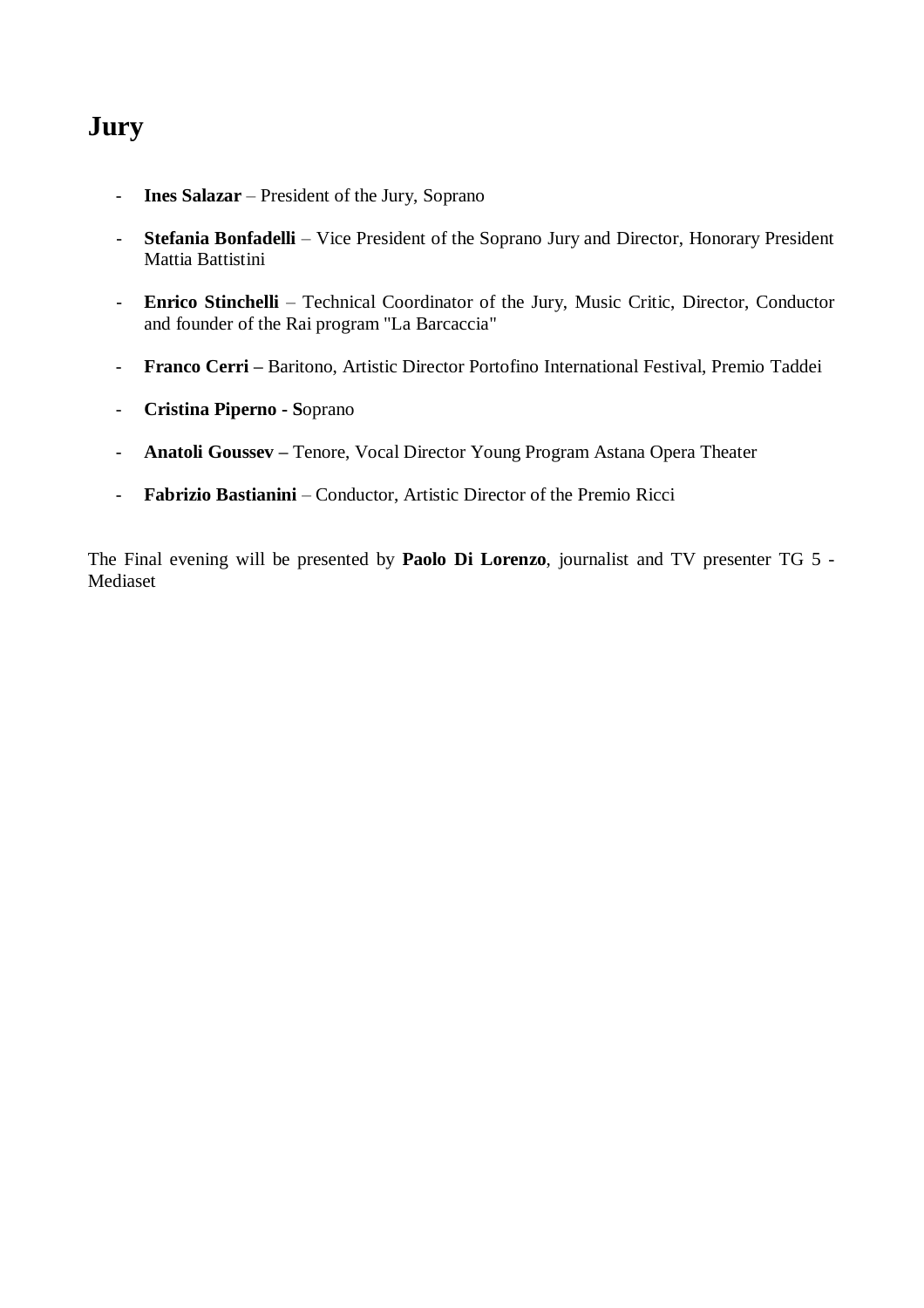## *Registration form for the New Opera Talent International Competition*

*To be sent in PDF format to the e-mail [address:info@newoperatalent.com](mailto:info@newoperatalent.com)*

| Nome/Name ________________________                                                                                                                                                                                             |                                                                                                                                                                                                                                      |
|--------------------------------------------------------------------------------------------------------------------------------------------------------------------------------------------------------------------------------|--------------------------------------------------------------------------------------------------------------------------------------------------------------------------------------------------------------------------------------|
|                                                                                                                                                                                                                                |                                                                                                                                                                                                                                      |
| Indirizzo/Adress                                                                                                                                                                                                               | <u> 1989 - Andrea Stadt Britain, fransk politik (d. 1989)</u>                                                                                                                                                                        |
|                                                                                                                                                                                                                                |                                                                                                                                                                                                                                      |
| CAP/Postcode _____________________                                                                                                                                                                                             |                                                                                                                                                                                                                                      |
|                                                                                                                                                                                                                                | Telefono/Phone____________________________cellulare/mobile phone _______________                                                                                                                                                     |
|                                                                                                                                                                                                                                |                                                                                                                                                                                                                                      |
|                                                                                                                                                                                                                                |                                                                                                                                                                                                                                      |
| E-mail experience and the contract of the contract of the contract of the contract of the contract of the contract of the contract of the contract of the contract of the contract of the contract of the contract of the cont |                                                                                                                                                                                                                                      |
|                                                                                                                                                                                                                                |                                                                                                                                                                                                                                      |
|                                                                                                                                                                                                                                |                                                                                                                                                                                                                                      |
|                                                                                                                                                                                                                                |                                                                                                                                                                                                                                      |
|                                                                                                                                                                                                                                |                                                                                                                                                                                                                                      |
|                                                                                                                                                                                                                                |                                                                                                                                                                                                                                      |
|                                                                                                                                                                                                                                |                                                                                                                                                                                                                                      |
|                                                                                                                                                                                                                                | Terza Aria <u>di Aria di Aria di Aria di Aria di Aria di Aria di Aria di Aria di Aria di Aria di Aria di Aria di Aria di Aria di Aria di Aria di Aria di Aria di Aria di Aria di Aria di Aria di Aria di Aria di Aria di Aria di</u> |
|                                                                                                                                                                                                                                |                                                                                                                                                                                                                                      |
|                                                                                                                                                                                                                                |                                                                                                                                                                                                                                      |
| Opera                                                                                                                                                                                                                          | Compositore                                                                                                                                                                                                                          |
| Quinta Aria et al. et al. et al. et al. et al. et al. et al. et al. et al. et al. et al. et al. et al. et al.                                                                                                                  |                                                                                                                                                                                                                                      |
| Opera and the contract of the contract of the contract of the contract of the contract of the contract of the                                                                                                                  |                                                                                                                                                                                                                                      |
|                                                                                                                                                                                                                                |                                                                                                                                                                                                                                      |
| d'identità in corso di validità.                                                                                                                                                                                               | Allego la ricevuta del versamento della tassa d'iscrizione, il curriculum vitae e copia del documento                                                                                                                                |
|                                                                                                                                                                                                                                | enclose the receipt of payment of fees, curriculum vitae and a copy of a valid identity document.                                                                                                                                    |
| Data/Date                                                                                                                                                                                                                      | Firma/Signature                                                                                                                                                                                                                      |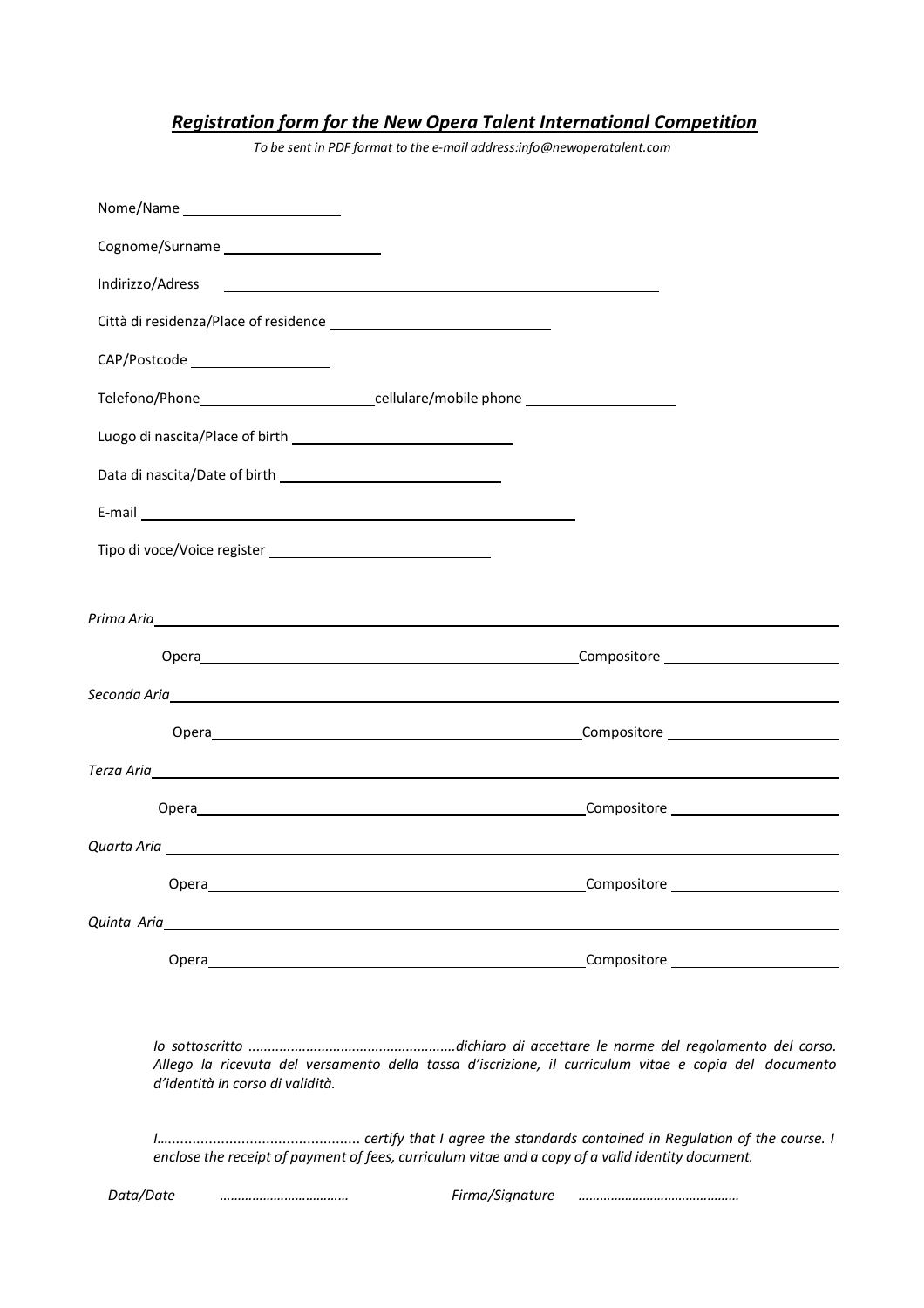#### **Obligatory Arias for final with orchestra.**

#### **Each competitor must submit 5 pieces, of which at least 1 is taken from the list of obligatory Arias.**

#### **Soprano:**

- Sempre Libera (Traviata di Giuseppe Verdi)
- Vissi d'arte (Tosca di Giacomo Puccini)
- O mio babbino caro (Gianni Schicchi di Giacomo Puccini)
- Quando men vo (Boheme di Giacomo Puccini)

#### **Mezzosoprano/contralto**:

- Stride la vampa (Trovatore di Giuseppe Verdi)
- Habanera (Carmen di Georges Bizet)
- Voi lo sapete o mamma (Cavalleria Rusticana di Pietro Mascagni)
- Una voce poco fa (Il Barbiere di Siviglia di Gioacchino Rossini)

#### **Tenore**:

- Una furtiva lagrima (Elisir d'amore di Gaetano Donizetti)
- E lucevan le stelle (Tosca di Giacomo Puccini)
- La donna è mobile (Rigoletto di Giuseppe Verdi)
- Lunge da lei…De miei bollenti spiriti (La Traviata di Giuseppe Verdi)

#### **Baritono**:

- Di provenza (Traviata di Giuseppe Verdi)
- Il balen del suo sorriso (Trovatore di Giuseppe Verdi)
- Vien Leonora (La Favorita di Gaetano Donizetti)
- Per me giunto (Don Carlo di Giuseppe Verdi)

#### **Basso**:

- La calunnia (Il barbiere di Siviglia di Gioacchino Rossini)
- Vecchia zimarra (La Boheme di Giacomo Puccini)
- Come dal ciel precipita (Macbeth di Giuseppe Verdi)
- Deh Vieni alla finestra (Don Giovanni)